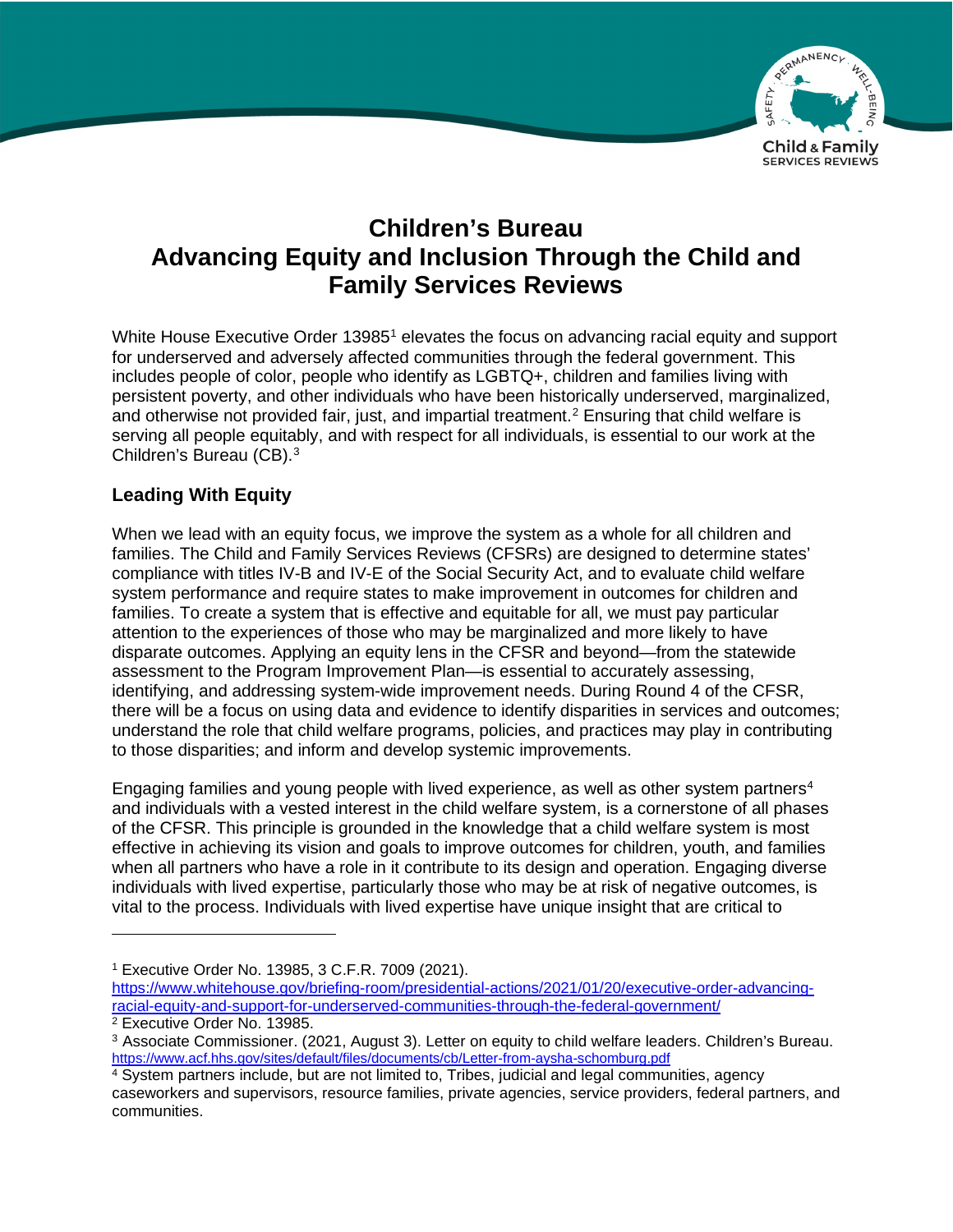understanding what is working well and where systems lack sensitivity to the experiences of those in marginalized populations. Additionally, it is important to ensure that other system partners and stakeholders participating in the CFSR represent the diversity of individuals and families who live in the community and are served by the system.

#### **Equity and Inclusion Terminology**

It is important to develop a shared understanding of terms used when making observations, discussing findings and concerns, and developing and implementing action plans to advance equity and inclusion. Below are proposed definitions for terms used in this briefing.

**Disparity**: the unequal outcomes of one racial or ethnic group compared with outcomes for another racial or ethnic group.<sup>5</sup>

**Disproportionality**: the overrepresentation or underrepresentation of a racial or ethnic group compared with its percentage in the total population.<sup>6</sup>

**Diversity:** the practice of including the many communities, identities, races, ethnicities, backgrounds, abilities, cultures, and beliefs of the American people, including underserved communities.7

**Equity**: Consistent and systematic fair, just, and impartial treatment of all individuals, including individuals who belong to underserved communities that have been denied such treatment, such as Black, Latino, and Indigenous and Native American persons, Asian Americans and Pacific Islanders, and other persons of color; members of religious minorities; lesbian, gay, bisexual, transgender, and queer (LGBTQ+) persons; persons with disabilities; persons who live in rural areas; and persons otherwise adversely affected by persistent poverty or inequality.<sup>8</sup>

**Inclusion:** How diversity is leveraged to create a fair, equitable, healthy, and high-performing organization or community where all individuals are respected, feel engaged and motivated, and have their contributions toward meeting organizational and societal goals valued. <sup>9</sup>

**Underserved and marginalized populations**: Populations sharing a particular characteristic, as well as geographic communities, that have been systematically denied a full opportunity to participate in aspects of economic, social, and civic life, as exemplified by the list in the preceding definition of "equity."10

<sup>5</sup> Child Welfare Information Gateway. (2021). *Child welfare practice to address racial disproportionality and disparity*. U.S. Department of Health and Human Services, Administration for Children and Families, Children's Bureau. [https://www.childwelfare.gov/pubPDFs/racial\\_disproportionality.pdf](https://www.childwelfare.gov/pubPDFs/racial_disproportionality.pdf)

<sup>6</sup> *Child welfare practice.*

<sup>7</sup> Executive Order No. 14035 3 C.F.R. 34593 (2021).

[https://www.whitehouse.gov/briefing-room/presidential-actions/2021/06/25/executive-order-on-diversity](https://www.whitehouse.gov/briefing-room/presidential-actions/2021/06/25/executive-order-on-diversity-equity-inclusion-and-accessibility-in-the-federal-workforce/)equity-inclusion-and-accessibility-in-the-federal-workforce/

<sup>8</sup> Executive Order No. 13985.

<sup>9</sup> Austin Community College. (2022). *Equity, diversity, and inclusion: What is inclusion?* <https://researchguides.austincc.edu/c.php?g=522627&p=7624731>

<sup>10</sup> Executive Order No. 13985.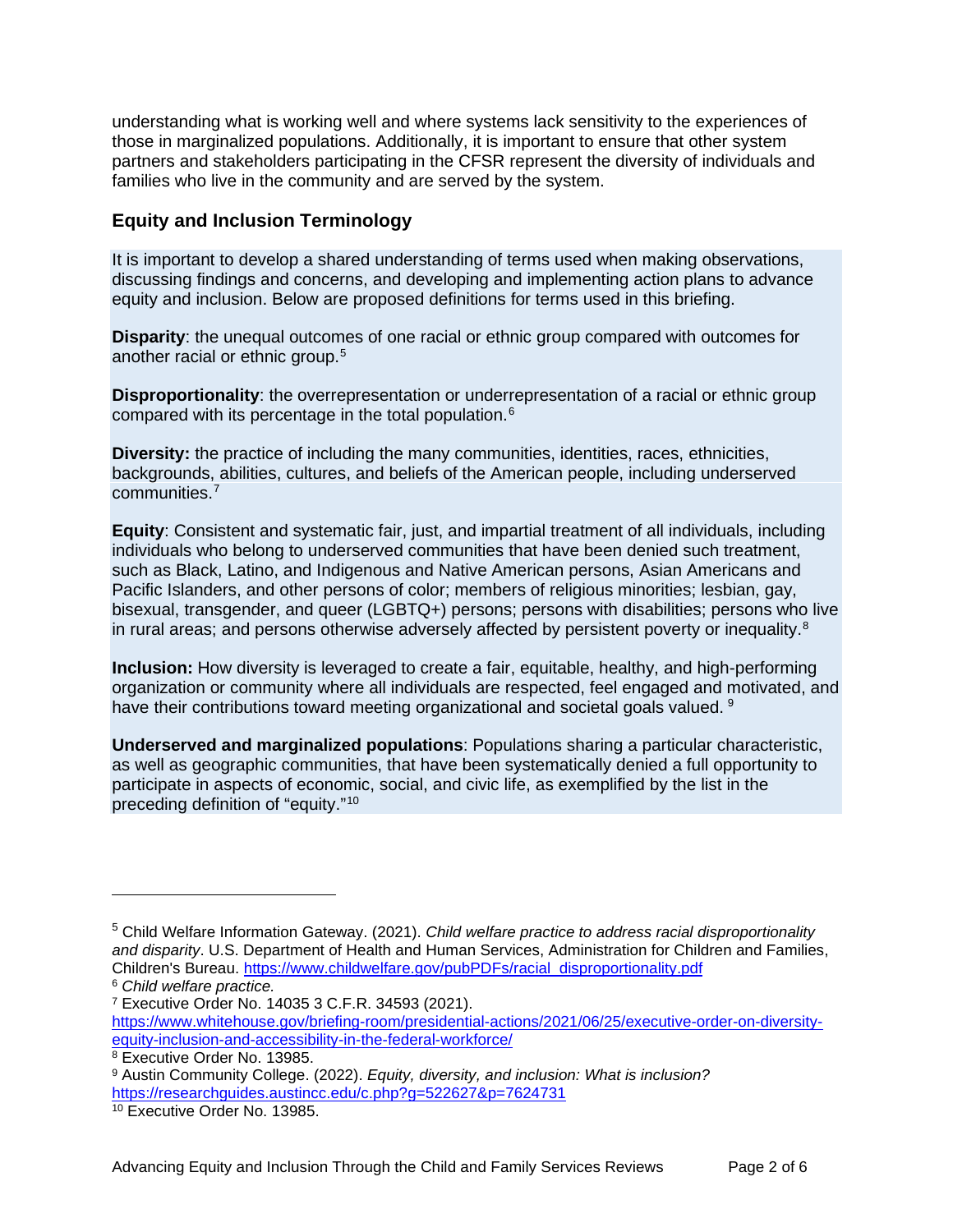# **Applying an Equity and Inclusion Framework to the CFSR**

The CFSR is a joint effort between federal and state staff, and involves a multi-phase process of assessing and making improvement on seven outcomes, in the domains of Safety, Permanency, and Well-Being, and seven systemic factors. The systemic factors refer to seven systems operating within a child welfare system that have the capacity, if well-functioning, to promote these outcomes.

The CFSR begins with the statewide assessment, which provides an opportunity for states to gather and analyze quantitative and qualitative data and evidence to evaluate their child welfare system. The onsite review phase of the CFSR includes (1) case reviews, which include interviews with key case participants, and (2) interviews with child welfare system stakeholders and partners, including youth and parents with lived experience, resource families, all levels of child welfare agency personnel, service providers, members of the legal and judicial communities, Tribal representatives, and advisory boards. After the onsite review, the CB issues a CFSR Final Report to the state. States determined not to be in substantial conformity with one or more of the seven outcomes and seven systemic factors are required to develop a Program Improvement Plan (PIP) to address all areas of nonconformity.



The process provides numerous opportunities for state child welfare agencies and system partners to intentionally examine and advance equity and inclusion within the child welfare system. This can be done by applying equity and inclusion principles throughout each phase of the CFSR, PIP, and ongoing CQI change and implementation processes. Examples of this include:

- Selecting sites for review that reflect the race, ethnicity, and others who have been historically underserved, marginalized, and adversely affected by persistent poverty and inequity in the state's child welfare system
- Advocating case review teams and stakeholder interview groups that reflect the diversity of the populations served by the agency
- Meaningfully engaging an array of system partners and individuals with a vested interest in the system, including individuals with lived experience who represent the diversity of individuals and families who live in the community and are served by the system

Advancing Equity and Inclusion Through the Child and Family Services Reviews Page 3 of 6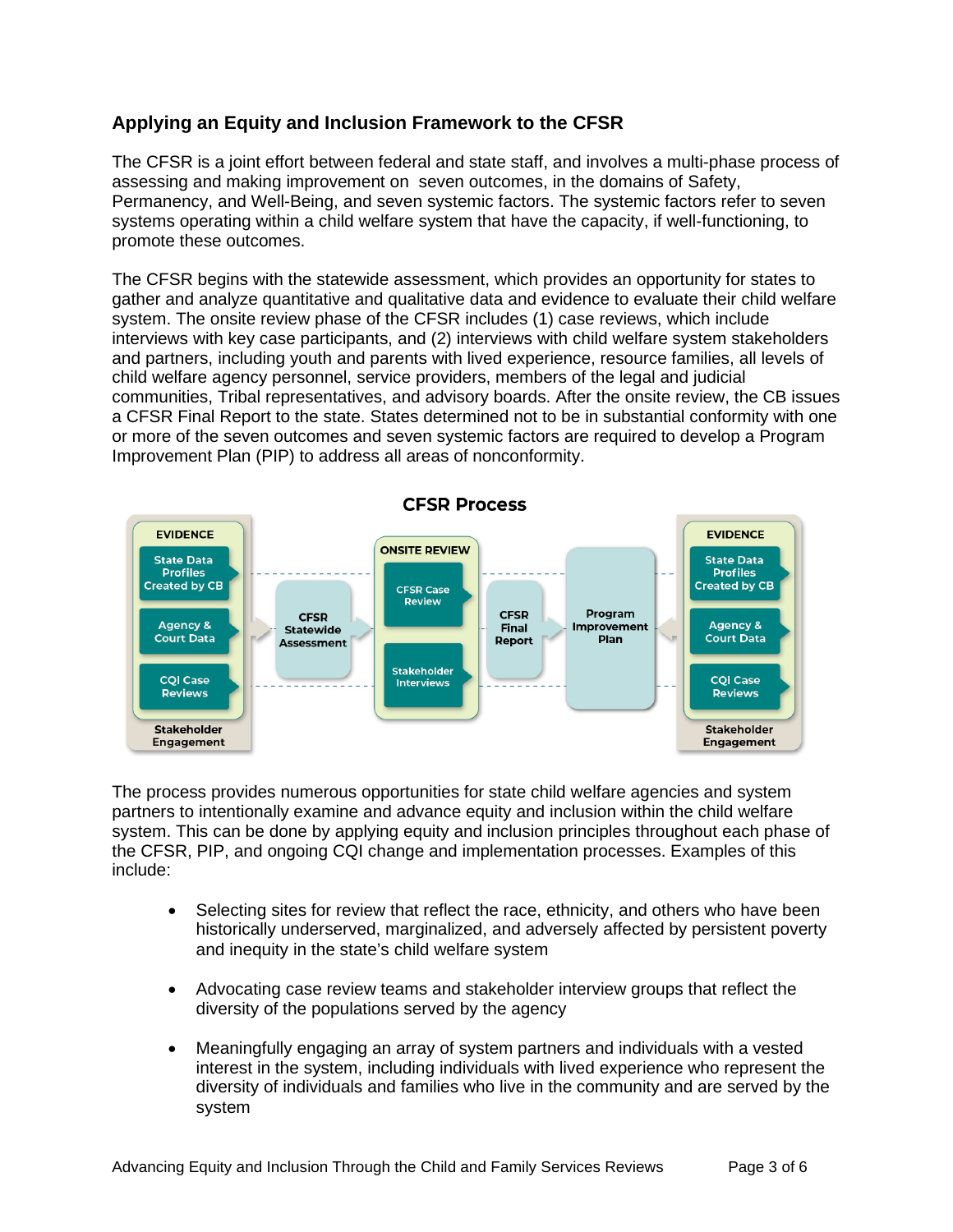- Collecting, generating, and analyzing disaggregated program and administrative data to identify disparities in services and outcomes; to understand the role that child welfare programs, policies, and practices may play in contributing to those disparities; and to inform and develop system improvements
- Examining underlying reasons for differences in experiences and outcomes for subpopulations, including persons of color and others who have been historically underserved, marginalized, and adversely affected by persistent poverty and inequity in the state's child welfare system
- Identifying and implementing strategies and interventions that help reduce disparities in outcomes for different populations served
- Considering the impact of proposed policies, programs, practices, strategies, or decisions on those who have been historically underserved, marginalized, and adversely affected by persistent poverty and inequity in the state's child welfare system
- Developing and reporting on measures of the degree to which improvements at the state level translate into improvements for all populations
- Involving an array of system partners and individuals with a vested interest in the system in assessing progress and the need for adjustment

States are at different stages of establishing and applying equity and inclusion frameworks and action plans**.** The table below lists helpful equity and inclusion**-**centered questions to consider for each of the phases of the CFSR process:<sup>11</sup>

| <b>CFSR Phase</b> | <b>Equity and Inclusion-Centered Questions to Ask</b>                                                                                                                                                                                                                |
|-------------------|----------------------------------------------------------------------------------------------------------------------------------------------------------------------------------------------------------------------------------------------------------------------|
| <b>All Phases</b> | Is equity being examined and addressed throughout the process and<br>$\bullet$<br>at key decision points of the CFSR?                                                                                                                                                |
|                   | Are persons of color and others who have been historically<br>underserved, marginalized, and adversely affected by persistent<br>poverty and inequity in the state's child welfare system at the table<br>throughout the process? If not, who is missing?            |
|                   | How well are young people and families with lived experience<br>represented at the table? How are they supported to participate in the<br>process, and given a voice? Do they reflect an array of opinions<br>about, and experiences with, the child welfare system? |
|                   | How are individuals selected to participate at each phase of the<br>process? Who is selecting the individuals?                                                                                                                                                       |

<sup>11</sup> Some questions were adapted from (1) Stamey Street Consultant Group. (2021). *What's race got to do with it?* <https://stameystreet.com/tools/> and (2) Capacity Building Center for States. (2021). *Focusing on race equity throughout change and implementation*. <https://capacity.childwelfare.gov/states/resources/change-implementation-focusing-on-race-equity>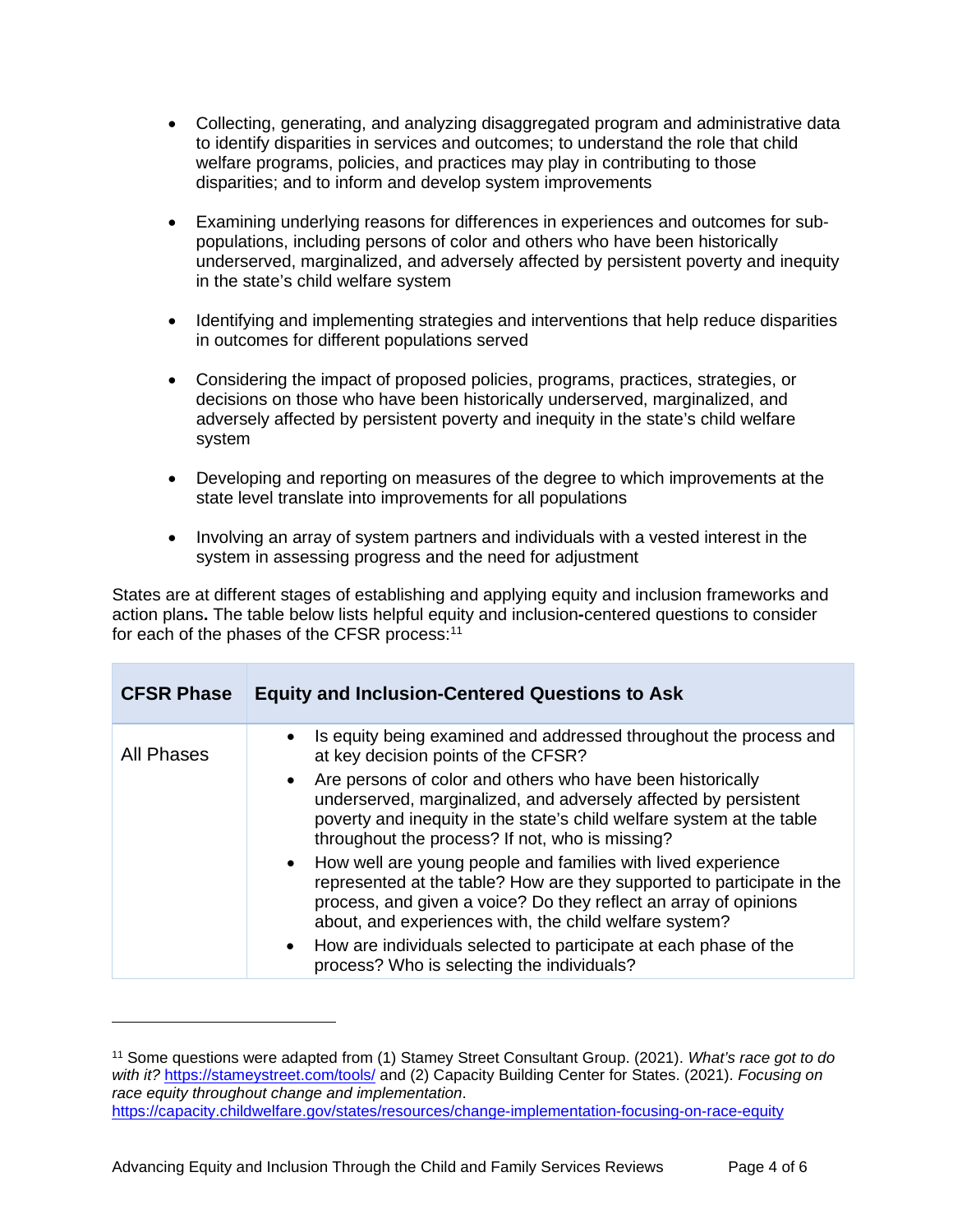| <b>CFSR Phase</b>                     | <b>Equity and Inclusion-Centered Questions to Ask</b>                                                                                                                                                                                                                                                                                                                                                                                                                                                                                                                                                                                                                                                                                                          |
|---------------------------------------|----------------------------------------------------------------------------------------------------------------------------------------------------------------------------------------------------------------------------------------------------------------------------------------------------------------------------------------------------------------------------------------------------------------------------------------------------------------------------------------------------------------------------------------------------------------------------------------------------------------------------------------------------------------------------------------------------------------------------------------------------------------|
| <b>Statewide</b><br><b>Assessment</b> | For which populations is data disaggregated and examined? What<br>$\bullet$<br>populations are missing and how can the gap be resolved?<br>How do data collection and findings of the assessment affect<br>populations and the array of communities served?<br>Do the data show evidence of disproportionality and disparity? If so,<br>$\bullet$<br>what are the likely causes? Given the causes identified, what in turn<br>causes them?<br>How are the observations, priority areas of focus, findings of root<br>$\bullet$<br>cause analysis, and statewide assessment results perceived by<br>persons of color and others who have been marginalized and<br>adversely affected by persistent poverty and inequity in the state's<br>child welfare system? |
|                                       | Do the process, results, written summary, and plan to<br>$\bullet$<br>share/communicate results of the assessment worsen or ignore<br>existing inequities?<br>Based on the above responses, what changes are needed?<br>$\bullet$                                                                                                                                                                                                                                                                                                                                                                                                                                                                                                                              |
| <b>Onsite</b><br><b>Review</b>        | Does the site selection proposal identify areas of the state that are<br>$\bullet$<br>challenged by overrepresentation and disparity in outcomes for<br>children of color and individuals from historically underserved,<br>marginalized, and adversely affected by persistent poverty and<br>inequity in the state's child welfare system? If so, which site(s)<br>recommended for review will help the state understand potential<br>contributing factors?                                                                                                                                                                                                                                                                                                   |
|                                       | Do sites for case review reflect the diverse populations served by the<br>$\bullet$<br>state's child welfare system?                                                                                                                                                                                                                                                                                                                                                                                                                                                                                                                                                                                                                                           |
|                                       | Do case review teams reflect the diversity of populations served by<br>$\bullet$<br>the agency?                                                                                                                                                                                                                                                                                                                                                                                                                                                                                                                                                                                                                                                                |
|                                       | Do stakeholders to be interviewed include a broad array of system<br>$\bullet$<br>partners and individuals who work in and have lived experience with<br>the child welfare system, including persons of color and others who<br>have been historically underserved, marginalized, and adversely<br>affected by persistent poverty and inequity in the state's child welfare<br>system? How are stakeholders to be selected and interviewed, and by<br>whom?                                                                                                                                                                                                                                                                                                    |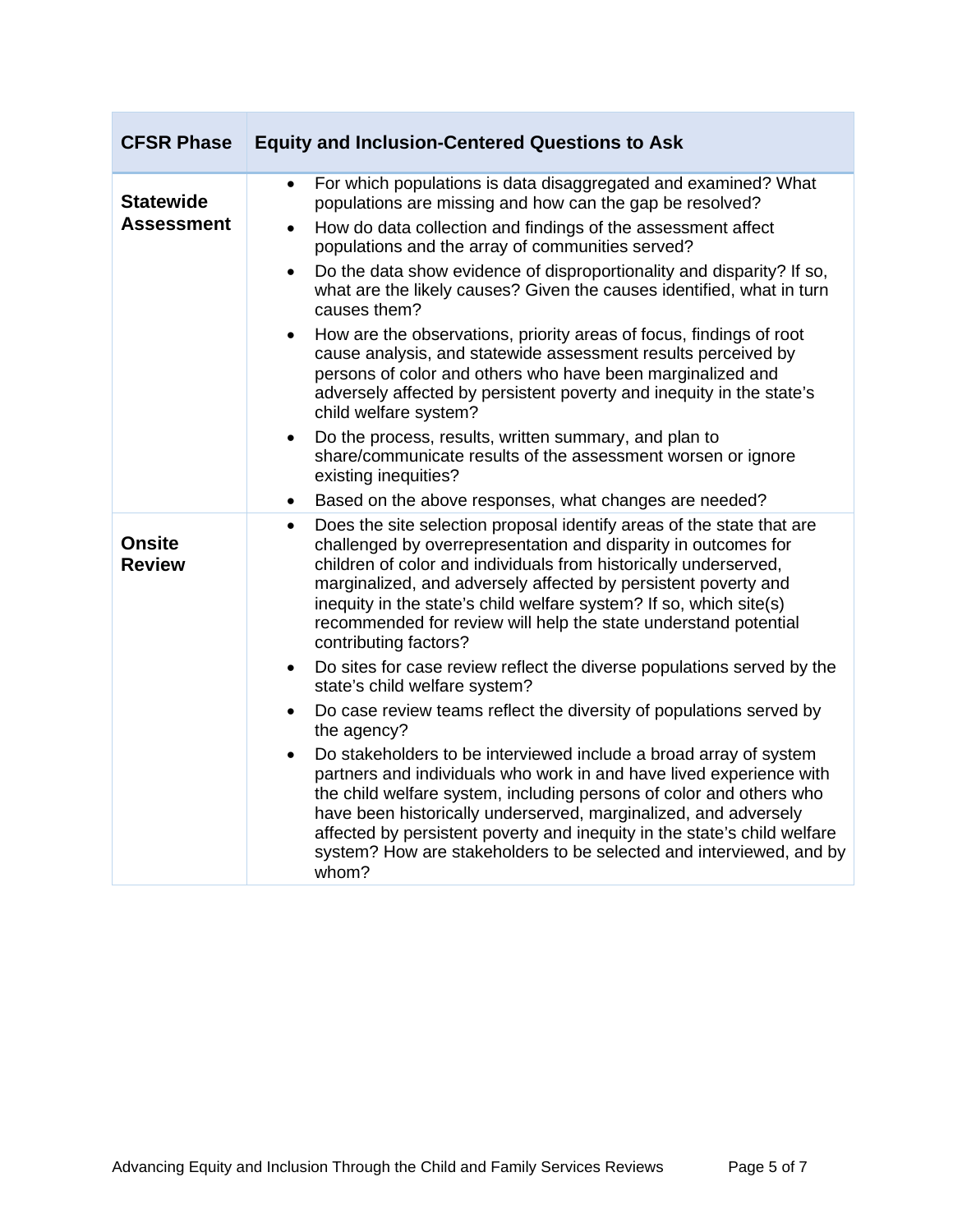| <b>CFSR Phase</b>              | <b>Equity and Inclusion-Centered Questions to Ask</b>                                                                                                                                                                                                                                                                                                                                                                                                                                                                                                                                                                                                                                                                                                                                                                                                                                                                                                                                                                                                                                                      |
|--------------------------------|------------------------------------------------------------------------------------------------------------------------------------------------------------------------------------------------------------------------------------------------------------------------------------------------------------------------------------------------------------------------------------------------------------------------------------------------------------------------------------------------------------------------------------------------------------------------------------------------------------------------------------------------------------------------------------------------------------------------------------------------------------------------------------------------------------------------------------------------------------------------------------------------------------------------------------------------------------------------------------------------------------------------------------------------------------------------------------------------------------|
| <b>Final Report</b>            | How are observations regarding inequities identified during the review<br>$\bullet$<br>reflected upon and presented in the Final Reports? To what extent<br>are these observations discussed openly within the states, Tribes,<br>legal and judicial communities, persons with vested interest in the<br>system, and persons within and who have lived experience with the<br>system, including people of color and others from underserved and<br>marginalized populations?<br>How do the findings of the CFSR affect persons of color and others<br>$\bullet$<br>who have been historically underserved, marginalized, and adversely<br>affected by persistent poverty and inequity in the state's child welfare<br>system?<br>How are the observations in the Final Report and corresponding<br>$\bullet$<br>information shared with and perceived by system partners and others<br>with a vested interest in the child welfare system?<br>Are populations most affected by the child welfare system included in<br>٠<br>the target audience to receive results of the CFSR? If not, who is<br>missing? |
|                                | Do observations and plans to share/communicate results worsen or<br>$\bullet$<br>ignore existing inequities?                                                                                                                                                                                                                                                                                                                                                                                                                                                                                                                                                                                                                                                                                                                                                                                                                                                                                                                                                                                               |
|                                | Based on the above responses, what changes are needed?<br>$\bullet$                                                                                                                                                                                                                                                                                                                                                                                                                                                                                                                                                                                                                                                                                                                                                                                                                                                                                                                                                                                                                                        |
| Program<br>Improvement<br>Plan | Are the people most affected by a problem involved in the problem-<br>$\bullet$<br>solving and program improvement process? What actions will be<br>taken to support an equal voice for those involved in the process?<br>Is the PIP development process and schedule considerate of those<br>$\bullet$<br>whose voices need to be included?                                                                                                                                                                                                                                                                                                                                                                                                                                                                                                                                                                                                                                                                                                                                                               |
|                                | Does the plan include strategies or interventions to advance equity<br>$\bullet$<br>and address disproportionalities and disparities indicated in CFSR<br>results?                                                                                                                                                                                                                                                                                                                                                                                                                                                                                                                                                                                                                                                                                                                                                                                                                                                                                                                                         |
|                                | How do proposed PIP strategies address the systemic reasons-<br>$\bullet$<br>structures, programs, policies, practices, staffing, leadership-that<br>contribute to inequities?                                                                                                                                                                                                                                                                                                                                                                                                                                                                                                                                                                                                                                                                                                                                                                                                                                                                                                                             |
|                                | Is there evidence that an identified intervention or strategy will be<br>effective for the target population?                                                                                                                                                                                                                                                                                                                                                                                                                                                                                                                                                                                                                                                                                                                                                                                                                                                                                                                                                                                              |
|                                | Is there potential for the identified strategy or intervention to create<br>٠<br>additional disparities?                                                                                                                                                                                                                                                                                                                                                                                                                                                                                                                                                                                                                                                                                                                                                                                                                                                                                                                                                                                                   |
|                                | Is there meaningful engagement of Tribes, stakeholders, persons of<br>٠<br>color and other marginalized groups during the implementation<br>process to discuss potential adjustments needed to the intervention<br>and/or strategy?                                                                                                                                                                                                                                                                                                                                                                                                                                                                                                                                                                                                                                                                                                                                                                                                                                                                        |
|                                | Are information and data being collected, shared, and discussed in a<br>$\bullet$<br>transparent way that considers the impact of implemented strategies<br>or interventions?                                                                                                                                                                                                                                                                                                                                                                                                                                                                                                                                                                                                                                                                                                                                                                                                                                                                                                                              |